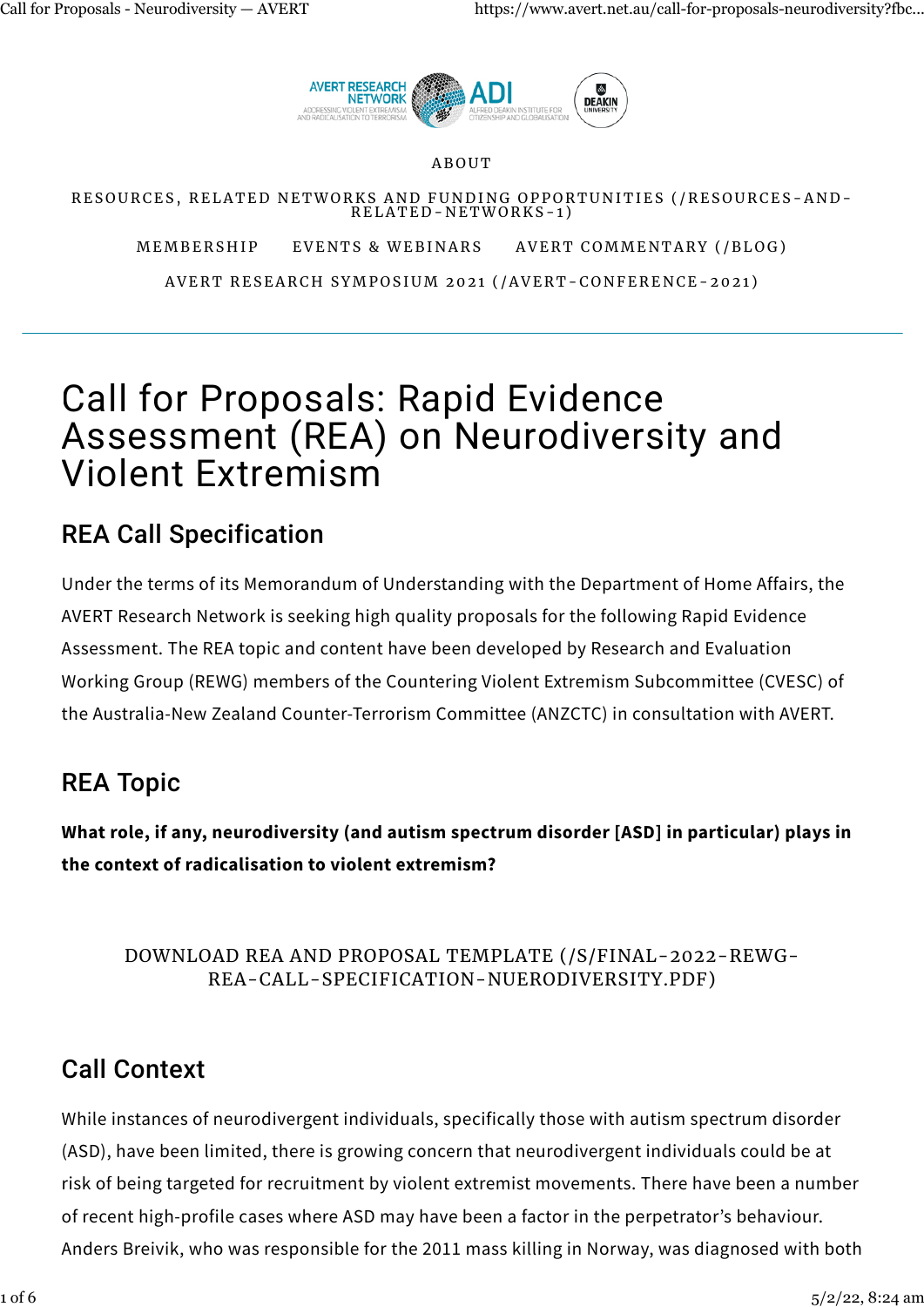having Asperger's syndrome and mental disorders. At the same time, neurodiversity has been used as a legal defence. Alex Minassian, who was responsible for the Toronto incel attack 2018 used his autism diagnosis in his terrorism trial to argue that he was incapable of understanding the gravity of his actions.

In addition to these high-profile examples, an additional number of neurodivergent individuals have become involved in violent extremism. (Allely, 2017) ( It has also been revealed that there is a high number of people with ASD who have been referred to the UK's PREVENT program (Grierson, 2021), prompting questions about how neurodiversity features in violent extremist behaviour.

Therefore, in seeking to understand what role, if any, neurodiversity (and autism spectrum disorder [ASD] in particular) plays in the context of radicalisation to violent extremism, we are interested in a Rapid Evidence Assessment that addresses the following:

- A review of the research literature on the prevalence of neurodiversity (ASD in particular) in violent extremist cohorts in any country or region, including prevalence concentration related to age/gender/socio-economic cohorts
- A review of literature focused on the online recruitment and radicalisation of individuals with neurodiversity/ASD, in particular, whether these processes are discernible to their close contacts, family or community
- Available evidence regarding the prevalence of ASD in the violent extremist cohort compared to the broader community
- Whether neurodiverse individuals who become involved in violent extremism more likely to be lone actors or identify with a group
- Whether neurodiversity and ASD present any complications in counter-terrorism threat/risk assessment
- Whether pathways to engage in and disengage from violent extremism might differ for neurodiverse individuals in terms of behavioural indicators and intervention strategies

Jamie Grierson, "'Staggeringly high' number of autistic people in UK Prevent scheme," The Guardian, 7 July 2021.

Claire Allely, "Are autistic people at greater risk of being radicalised?" The Conversation, 22 June 2017.

### Call Proposer / Contact Information

**Primary:** John Cianchi and Andrew Wright, Countering Violent Extremism Branch, Social Cohesion Division, Department of Home Affairs.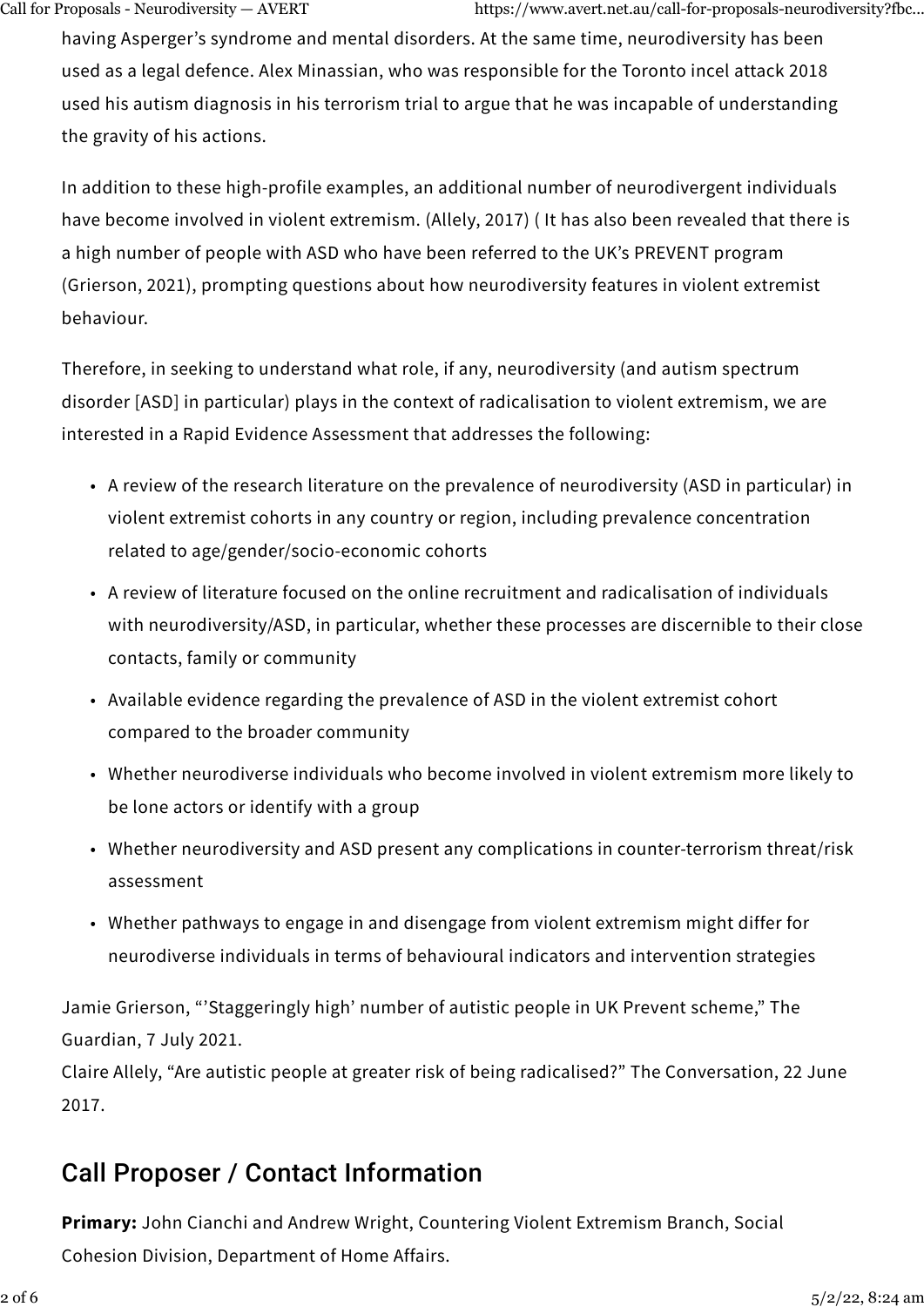Email: [john.cianchi@homeaffairs.gov.au \(mailto:john.cianchi@homeaffairs.gov.au\)](mailto:john.cianchi@homeaffairs.gov.au) and/or [Andrew.wright.2@homeaffairs.gov.au \(mailto:john.cianchi@homeaffairs.gov.au\)](mailto:john.cianchi@homeaffairs.gov.au)

**Secondary:** Research and Evaluation Working Group Secretariat, Department of Home Affairs

Email: [rewg.secretariat@homeaffairs.gov.au \(mailto:rewg.secretariat@homeaffairs.gov.au\)](mailto:rewg.secretariat@homeaffairs.gov.au)

# Deliverables

A rapid evidence assessment (REA) of the available research literature and evidence on the above research topic. The REA should address:

REA Report of no more than 30 pages, including:

- An Executive Summary (no more than 3 pages), including recommendations
- Responses to review questions outlined in the Call Context
- REA methodology, including search terms used for the REA
- Bibliography

### Timeframe

- Call for proposals close **25 February 2022**
- Successful applicant notified by **18 March 2022**
- Final draft due and consultation w call proposers due by **15 June 2022**
- Final report due **30 June 2022**

#### Funding

**\$ 23,250.00 (GST exclusive) per REA**. Funding will be administered by AVERT following execution of the REA agreement between REWG and the subcontracting agreement between the successful applicant and AVERT. Invoices for funding/payment shall be issued by the successful applicant on commencement of REA and paid on delivery of REA deliverables per contract agreement.

#### **Contract**

AVERT will administer the contract agreement with the successful applicant as per the subcontracting guidelines established in the signed PGPAA Funding Agreement with Home Affairs and AVERT.

### Call Specification Administration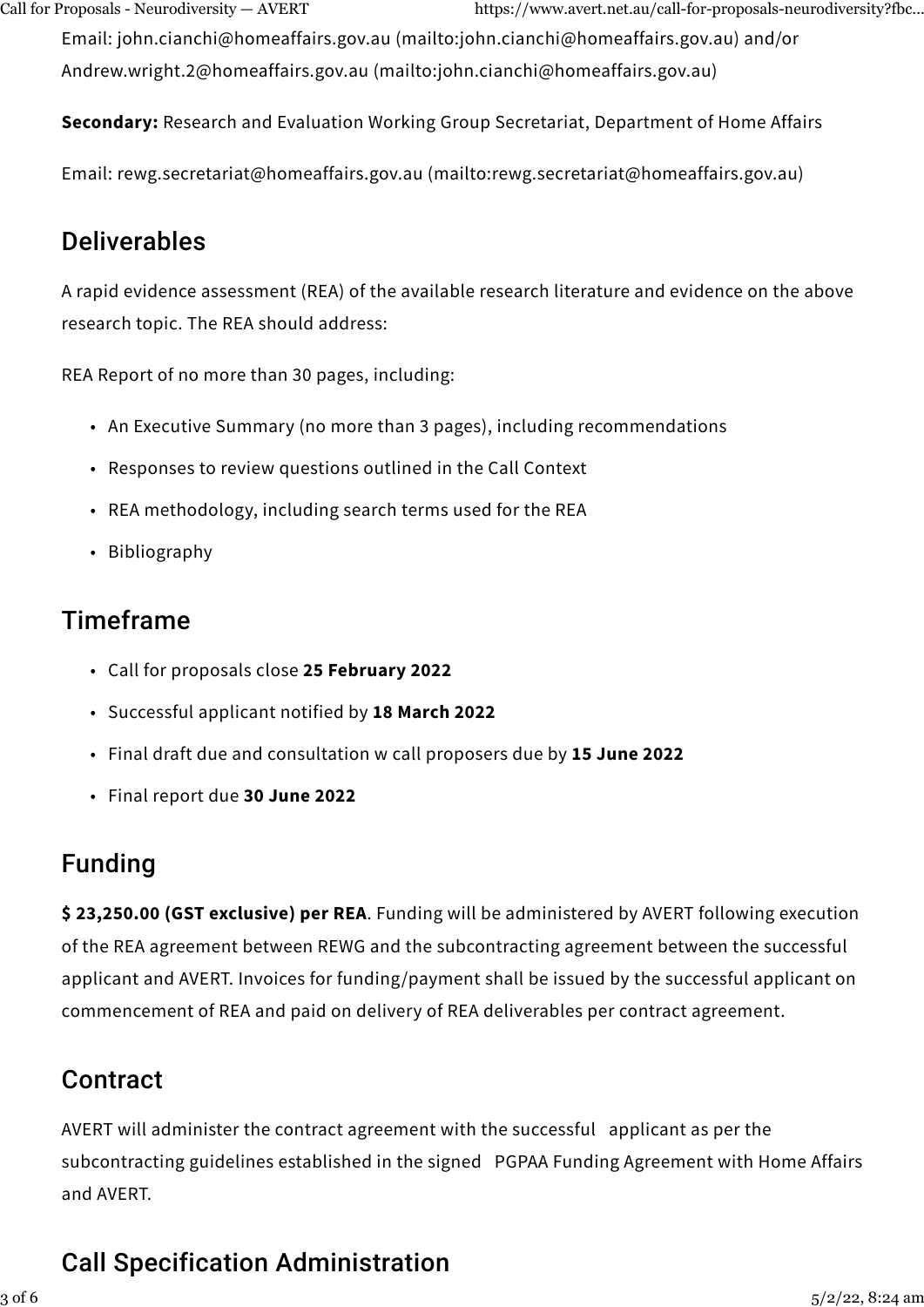**The AVERT Research Network will administer the call specification** issued by the REWG-CVESC through the AVERT Research Network Memorandum of Understanding with Department of Home Affairs.

The AVERT Coordinator will determine eligibility of each proposal to be reviewed based on the below criteria and distribute eligible proposals to members of the REA Assessment Panel (see assessment process below). The REA Assessments of proposals will be concluded by 11 March 2022.

The AVERT Coordinator will forward the REA Assessments to the REWG (via the REWG Secretariate) for their consideration and decision. The REWG will inform AVERT of its decision. The successful applicant/s will then be notified by the AVERT Coordinator no later than 18 March 2022.

The AVERT Network will execute a supplier agreement with the successful applicant no later than 18 March 2022 and then administer funding per the conditions in the supplier agreement.

The final REA deliverables will be due by **30 June 2022** via submission to: [adi](mailto:adi-avert@deakin.edu.au)[avert@deakin.edu.au \(mailto:adi-avert@deakin.edu.au\)](mailto:adi-avert@deakin.edu.au)

# Open/Close Dates

Call for proposals will **open on 3 February 2022 and close on 25 February 20222.**

All applicants will be **advised of the outcome by 18 March 2022.**

# Eligibility Criteria

To be eligible to apply, at least one applicant on the proposal should be a Research Member of AVERT or an AVERT-identified researcher who has expertise on the REA topic and must be affiliated with an accredited university. Track record of lead applicant/s in relation to expertise in the REA topic will be considered.

# Proposal Assessment Process and Timelines

Eligible proposals will be distributed to the REA Assessment Panel, comprised of two nominated members of the AVERT Executive and/or AVERT Steering Committee, plus two external academic reviewers (whether or not AVERT members) with the relevant expertise in the selected REA topic to assess proposals against the criteria outlined in the Call Specification. Applicants are asked to nominate up to **two suggested reviewers** for their proposal who can serve as external academic reviewers. The REA Assessment Panel may consider using, but is not obliged to use, either or both suggested reviewers for a particular proposal.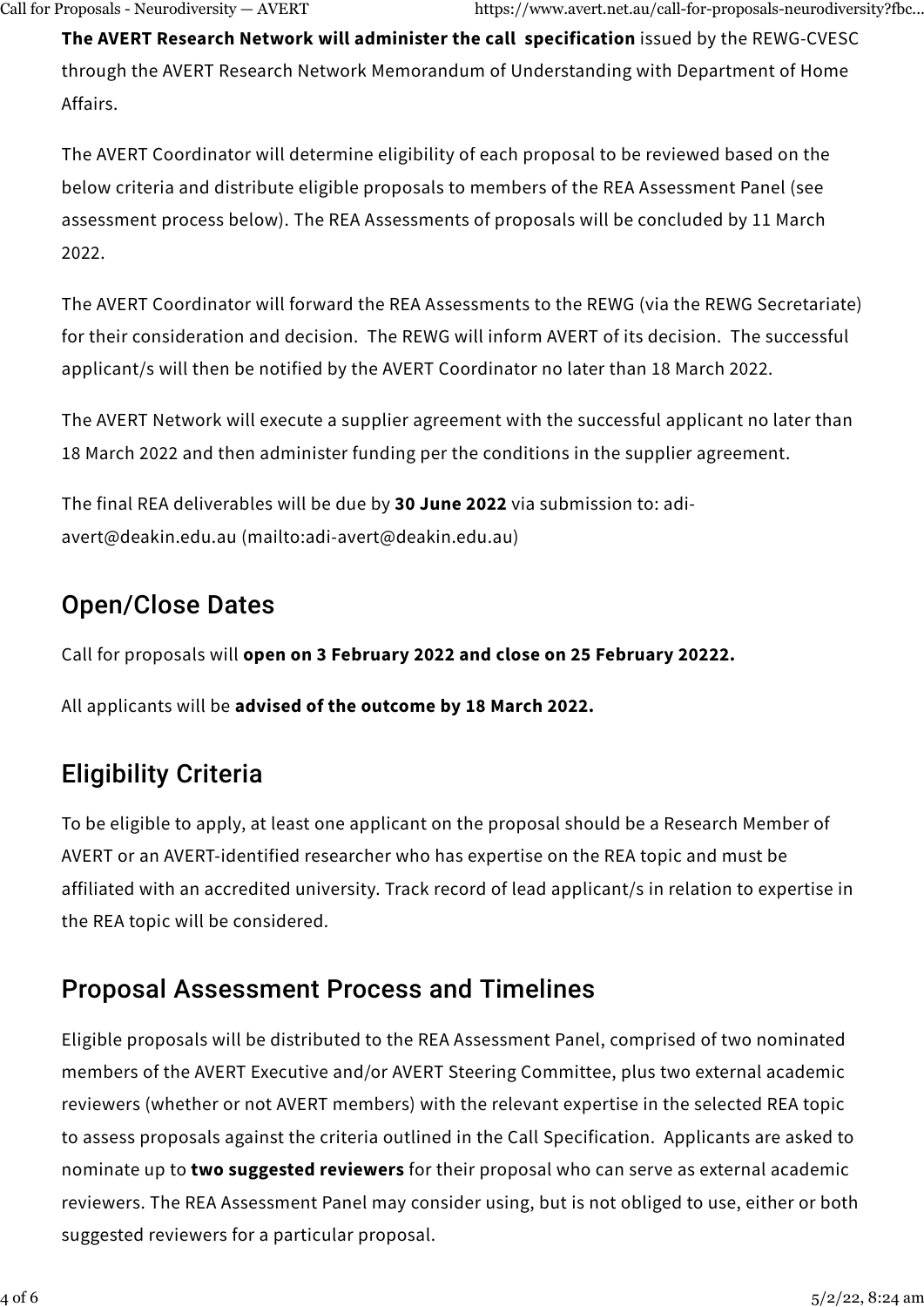All assessors serving on the REA Assessment Panel:

a. Cannot submit their own proposal for review in the same REA round or topic area

b. Cannot be from the same institution as the applicant

c. Must complete the Conflict of Interest declaration provided as part of the application documentation

d. Must have demonstrated broad subject matter expertise in the topic covered by the proposal. The applicant will need to provide two (2)-page CVs for any nominated external reviewers for consideration by the assessment panel

Reviewers will assess proposals for REWG consideration based on a review template (to be provided by AVERT Coordinator). Proposals will be assessed based on assessment criteria (see attached) that evaluates quality of the proposal, methodology, feasibility, value for money and the track record of the applicants.

The REA Assessment Panel will collate reviews for all proposals and then rank the proposals based on reviewer responses. The deliberations of the REA Assessment Panel will conclude by 11 March 2022. The AVERT Coordinator will forward the rankings to the REWG (via the REWG Secretariat) for their consideration and final decision.

#### **Successful applicant/s will be notified by the AVERT Coordinator no later than 18 March 2022.**

The AVERT Network will execute a supplier agreement with the successful applicant and **the final deliverables will be due by 30 June 2022.**

Funds will be dispersed to the successful applicant based on the milestones and timelines established in the supplier agreement.

# Intellectual Property

The author/s own/s the intellectual property rights of the Deliverables (excluding any pre-existing Material in which the Commonwealth or another party may own IP) that are created for the purpose of and during the period of the REA. The author/s of the deliverables grant to (and if applicable will procure for) the Commonwealth and members of ANZCTC a non-exclusive, irrevocable, fee-free licence to use, reproduce, communicate, publish, adapt and sub-license the Deliverables, including any Reports (including the Activity Report), required by the agreement for any purpose.

### Response Requirements